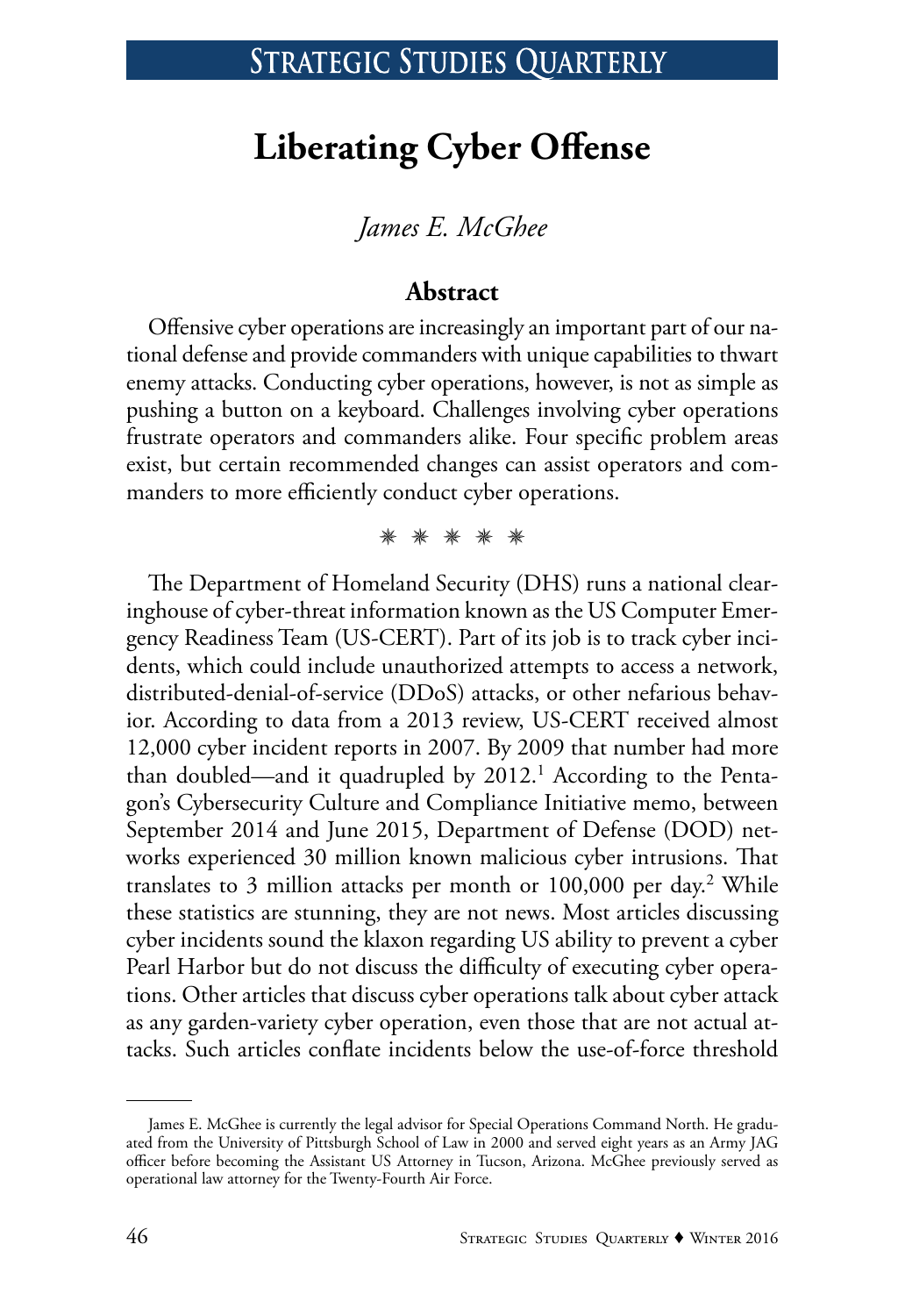with actual use-of-force operations considered an armed attack. Their authors believe every cyber incident is a cyber attack and say things such as, "We're dropping cyber bombs."3 Those articles also presume cyber operations are easy to do, perhaps too easy. The authors seem to gloss over the "how to," making it appear as if the DOD can simply "launch" a cyber capability whenever it chooses. The current reality is that offensive cyber operations are difficult; adding to the problem are unnecessary restrictions, limitations, and ambiguity. The United States can reach a point where conducting offensive cyber operations becomes easy and quick, but only if there are fewer restrictions and constraints. This article presents some of the challenges that create hardships in offensive cyber operations and offers recommendations to liberate the cyber offense.

Several questionable restrictions regarding offensive cyber operations decrease effectiveness and efficacy of cyber capabilities. First, offensive cyber operations require high-level (presidential or secretary of defense in most cases) approval authority before they can be used. This is true even in emergency defensive situations when existing, approved defenses against cyber threats will not suffice. Even so, such an emergency response still requires multiagency coordination to make such a determination in the first place. Second, it is generally impractical to use offensive cyber operations because, contrary to the speed at which they are carried out, planning these operations generally takes more time than planning conventional, kinetic operations. Third, even though we mistakenly conflate cyber operations with kinetic operations and place more restrictions on cyber offense, clearly cyber has different effects. We also use different cyber definitions throughout the government to describe the same things. These terms are ambiguous and lead to misunderstandings about the efficacy of cyber offense. Finally, confusion remains regarding who is actually in charge of the response in the event of a cyber "attack" against the United States.

Despite each of these issues, cyber offensive operations can be liberated and become quite useful with certain changes and recommendations.

## **High-Level Approvals**

In accordance with the 2015 DOD Cyber Strategy, the DOD has three primary cyber missions. First, the DOD must defend its own networks, systems, and information. Second, the DOD must be prepared to defend the United States and its interests against cyber attacks of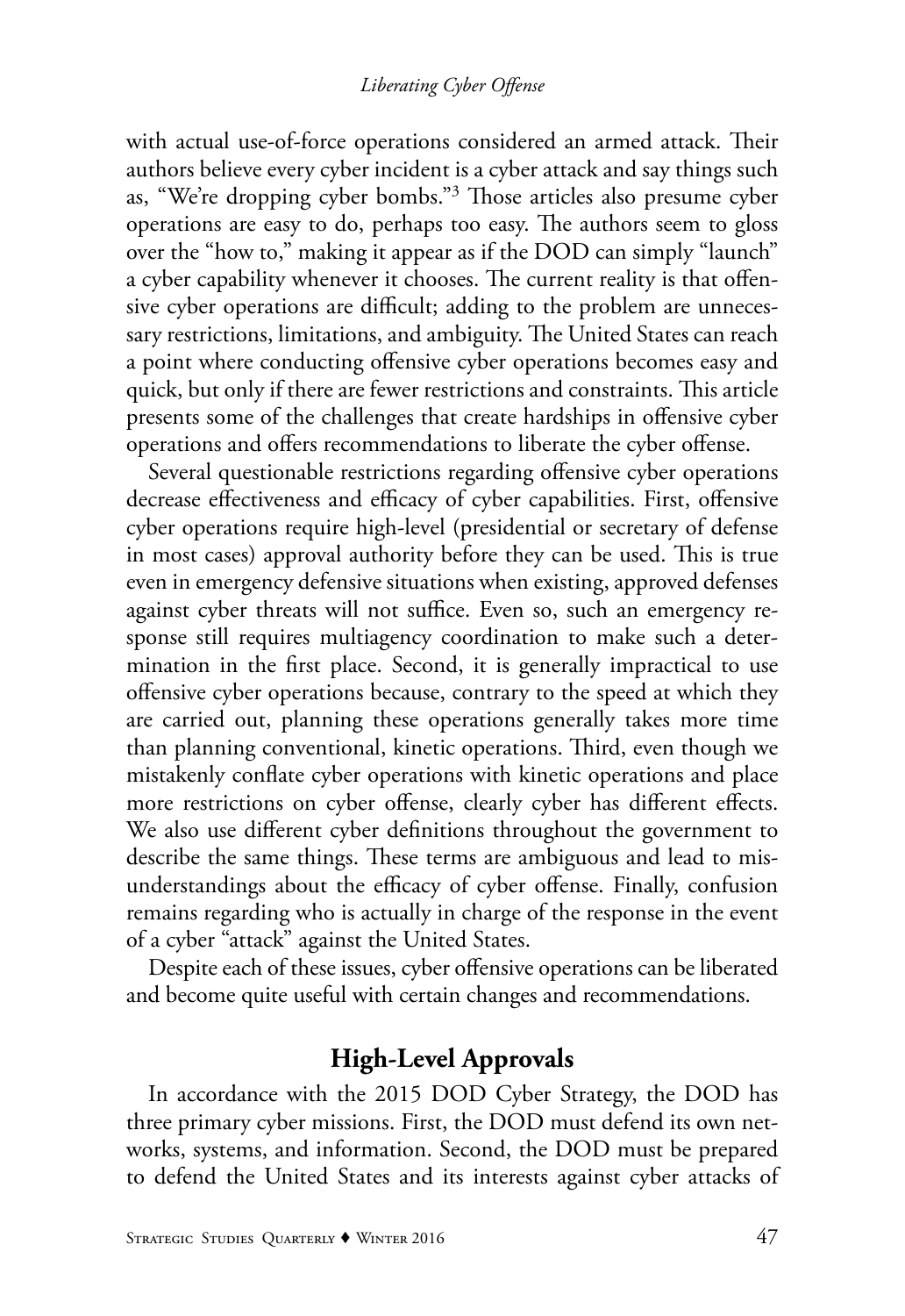#### *James E. McGhee*

significant consequence. To this end, "if directed by the president or the secretary of defense, the US military may conduct cyber operations to counter an imminent or on-going attack against the US homeland or US interests in cyberspace." Third, if directed by the president or the secretary of defense, the DOD must be able to provide integrated cyber capabilities to support military operations and contingency plans.4

The approval authority for any cyber operation that goes outside of a DOD network is very high. Corresponding approval authorities for kinetic operations is much lower. For instance, if a joint force commander wanted to disrupt the power in a large area, he could attack a power plant being used by the enemy in several ways, such as sending in a team to sabotage it, calling in an airstrike, firing a missile, or asking for a cyber operation. The first three courses of action are quick and relatively easy. The commander can likely take those actions at his or her level. The cyber operation, however, can only be used if an execute order (EXORD) authorized cyber operations, that particular power plant was already on a cyber targeting list, the cyber operators already performed appropriate operational preparation of the environment (OPE) on the power plant's network, and interagency and possibly international deconfliction had taken place.

Absent an EXORD authorizing offensive cyber operations, agencies must request specific use of cyber capabilities through the review and approval process for cyber operations (RAPCO).<sup>5</sup> RAPCO applies to cyberspace operations requiring presidential or secretary of defense approval for deployment and initial or ongoing employment. This process takes time, and, due to the interagency nature, it often gets bogged down—ultimately resulting in the request being overcome by events or bypassed in lieu of kinetic operations. While kinetic operations also require an EXORD, additional authorizations are much easier and faster to obtain, as are delegations of authority, if need be.

Offensive cyber operations are difficult even with an EXORD or RAPCO approval. They still require OPE time, coordination, and deconfliction, and there is no guarantee the deconfliction will go smoothly. One of the partners can object, shuttering the whole process. Additionally, planners run into an attribution problem. Perhaps we can discern that the cyber intrusion is emanating from country X, but that does not tell us whether country X is behind the act or whether it is a criminal or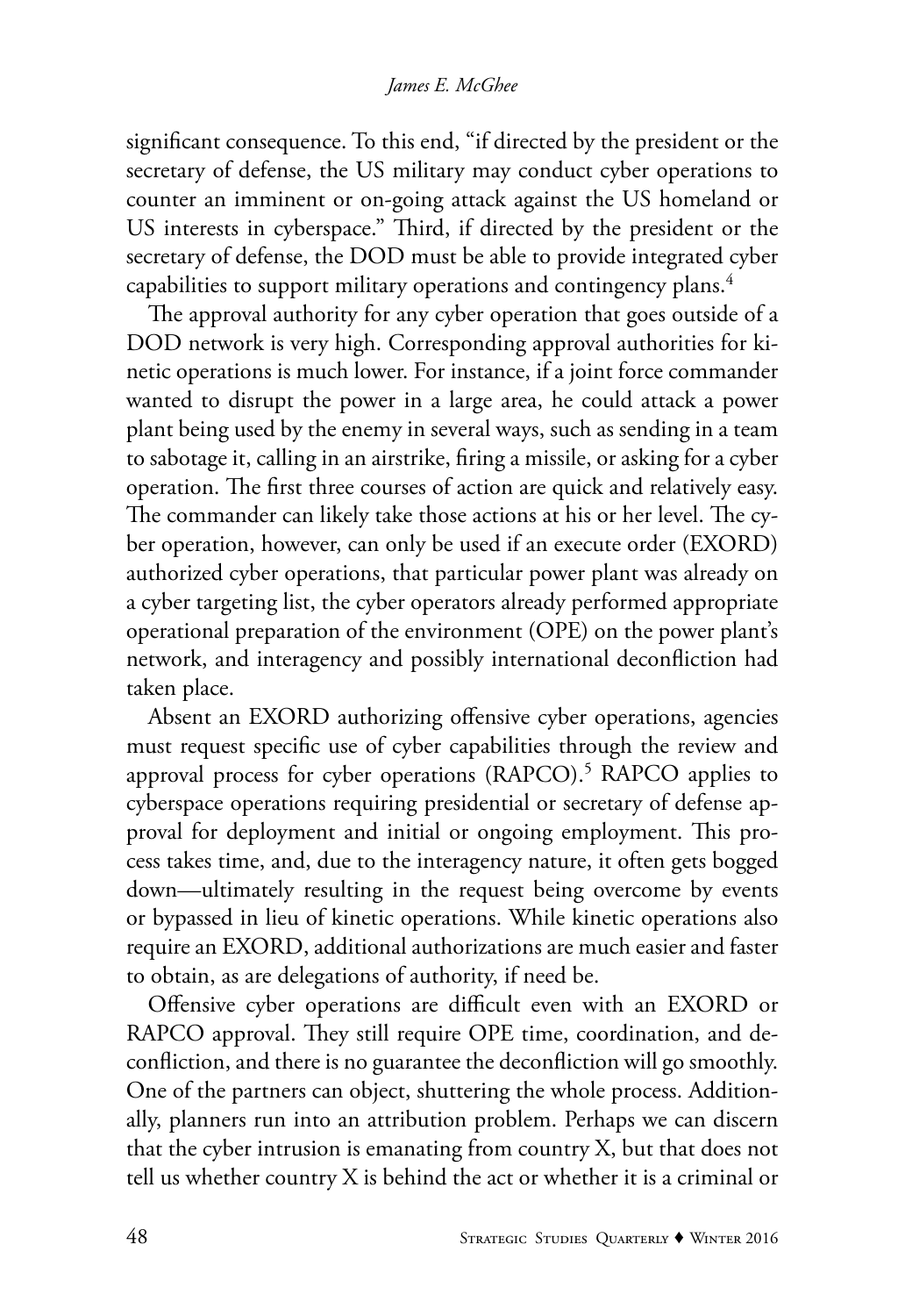rogue element. Perhaps the best one can hope for is to sever the command and control to stop the event.

### **Long Planning Times**

Preparing and using offensive cyber operations is not a static process. The careful planning required can be lengthy and detailed in nature. Even if an EXORD and valid rules of engagement exist, authorizing cyber operations, target approval, and deconfliction must still be accomplished, which takes more time than conventional kinetic operations. For instance, some examples of preparatory cyber operations may include "reconnaissance (e.g., mapping a network), seizure of supporting positions (e.g., securing access to key network systems or nodes), and pre-emplacement of capabilities or weapons (e.g., implanting cyber access tools or malicious code)."6 While we may have some number of cyber capabilities "on the shelf," their operational use requires much more than simply loading them and sending them on their way. Our operators must first know and understand the target network, node, router, server, and switch before using any cyber capability against them. However, to conduct such preparatory work still requires operators being told to do so in the first place.

Cyber planners must also consider collateral second- and third-order effects, outlining not only what the capability will do against the target but also what may happen further down the chain, to comply with the principle of distinction. However, the cyber-targeting analysis is different for the principle of proportionality.<sup>7</sup> In assessing incidental injury or damage, remote harms and lesser forms of harm—such as mere inconveniences or temporary losses—need not be considered in applying the proportionality rule. In the case of a power plant supporting civilian infrastructure, this can mean outlining effects against unintended targets, including hospitals, religious sites, orphanages, or other places that might be on a restricted or no-strike target list. This can require weeks or months of accessing, probing, and mapping. While some OPE is also required for kinetic weapons, the time frame for such conventional targeting is reduced to hours or days and in some circumstances mere minutes. Static targets, targeted via kinetic strikes, normally do not change. Once on a targeting list, they are likely to stay on the list. The same is not necessarily true for cyber targets. Networks, servers, routers, and so forth change all the time; they are updated and patched to keep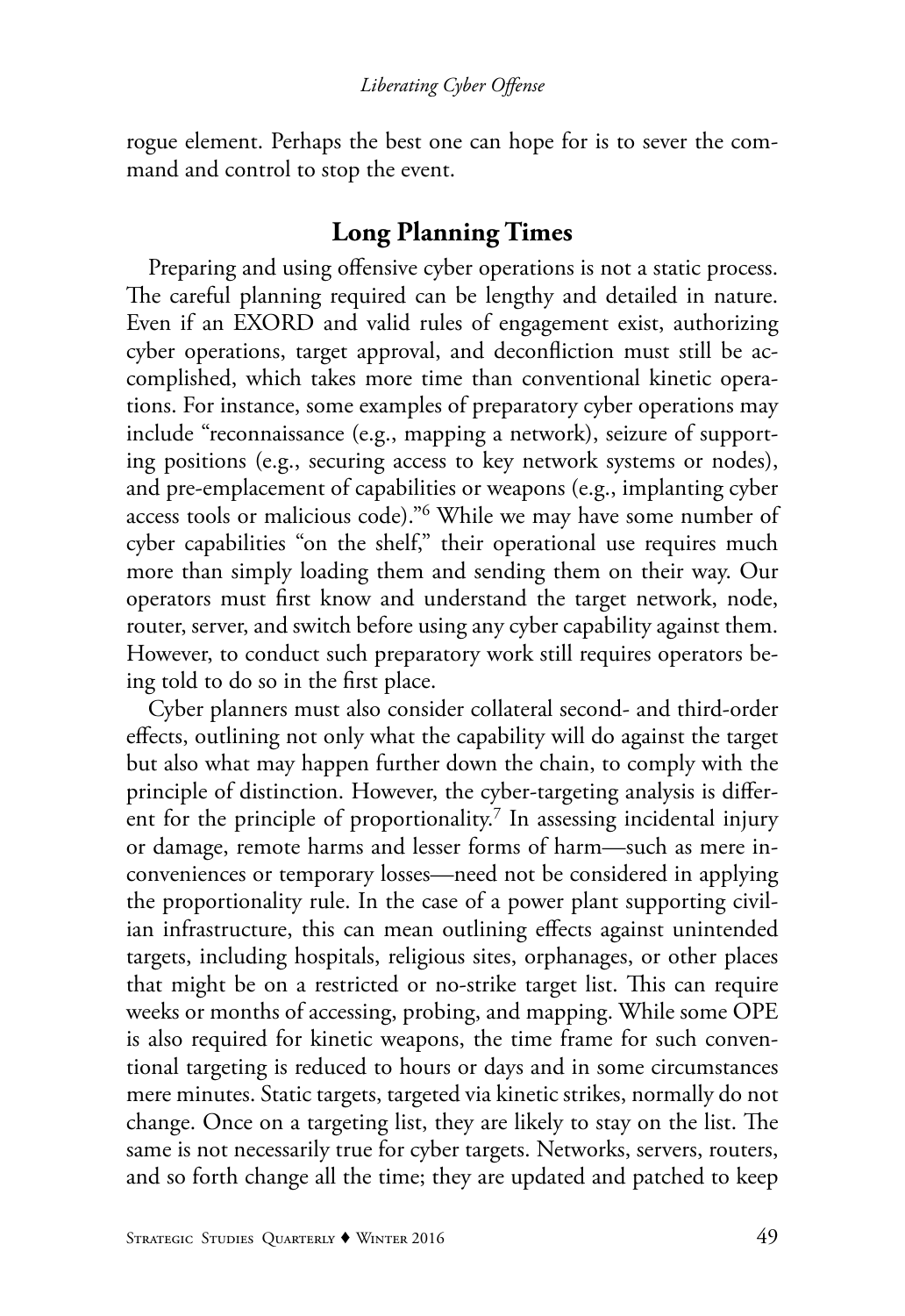up with security threats—and sometimes are simply turned off. Moreover, their use can change, too, from strictly military to civilian, resulting in heightened potential for collateral damage. This requires constant OPE to make any required changes to the offensive cyber operation. It is somewhat ironic, then, that offensive cyber operations, which move at the speed of light, require such long prep times and lead some commanders to balk at using cyber operations.

### **Restrictive Cyber Rules**

Equating offensive cyber operations with kinetic operations, in theory, should make use easier. On the one hand, we tend to treat them the same and apply the same rules to their use, but on the other hand, we treat cyber differently, making it harder to actually use it. If they are truly the same and the same rules apply, then why the vast differences in their actual use? This is especially true if we accept that cyber operations are merely one tool among many, including kinetic tools, which a commander may legally use against valid targets. To be sure, "cyber operations, many military experts and scholars have said, will likely be used as a tool in conjunction with larger, more conventional military efforts in future conflicts."8 Moreover, using cyber operations in lieu of kinetic options is likely cleaner and more apt to comply with the laws of war (LOW), which should in fact call for greater use. The DOD *LOW Manual* states

In some cases, cyber operations that result in non-kinetic or reversible effects can offer options that help minimize unnecessary harm to civilians. In this regard, cyber capabilities may in some circumstances be preferable, as a matter of policy, to kinetic weapons because their effects may be reversible, and they may hold the potential to accomplish military goals without any destructive kinetic effect at all.<sup>9</sup>

Using the previous example, if the commander decides to blow up the power plant via a kinetic operation, it is likely completely destroyed. If he chooses the cyber option, it can merely be turned off or taken off-line without any physical damage or destruction. Additionally, the offensive cyber option may likely be reversible, which makes it much easier to turn the power back on. This is an important consideration, because if previous experiences are any indication, the United States will likely end up replacing the damaged infrastructure and correcting any resulting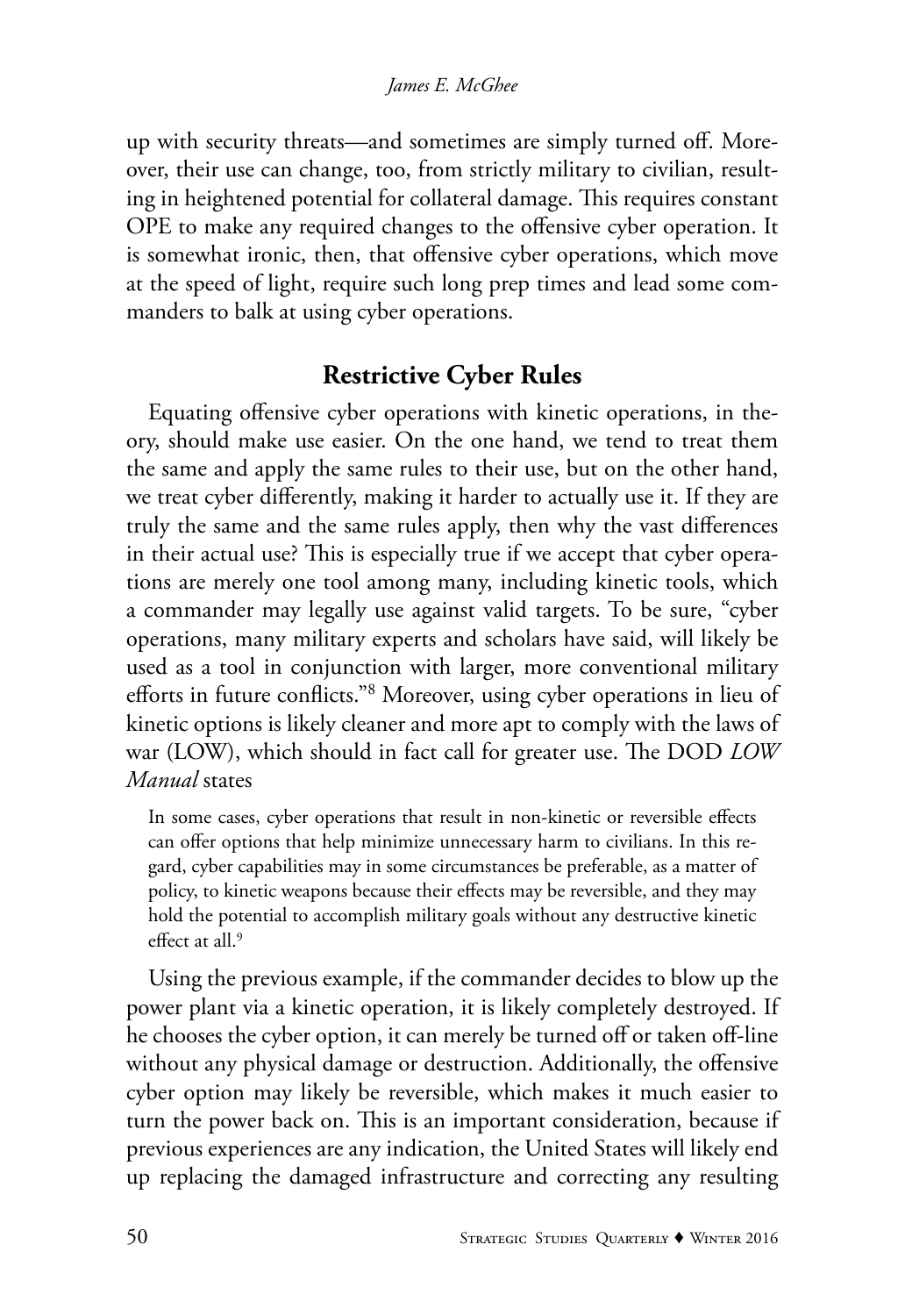damage from second- and third-order effects. A cyber operation actually allows a joint force commander more control to limit effects.

While some of the same old rules may apply equally to both cyber operations and kinetic operations, it is not true that they apply in the same ways. In 2012 Harold Koh, legal advisor to the Department of State, gave a speech at the US Cyber Command (USCYBERCOM) Inter-Agency Legal Conference wherein he ostensibly declared US policy regarding cyber operations and international law. His speech has since become the standard for US cyber operations policy, and much of what he presented has largely been codified in the recently released *LOW Manual*. In that speech, he answered 10 questions regarding cyber operations and international law. Koh said that "cyber activities will sometimes constitute a use of force under Article 2(4) of the UN Charter and customary international law." He then gave several examples, including cyber activities that proximately result in death, injury, or significant destruction, such as operations triggering a nuclear plant meltdown, opening a dam above a populated area causing destruction, and disabling air traffic control, resulting in airplane crashes. In other words, "If the physical consequences of a cyber attack work the kind of physical damage that dropping a bomb or firing a missile would, that cyber attack should equally be considered a use of force." Koh also reaffirmed the proposition that the United States would, "when warranted, respond to hostile acts in cyberspace as we would to any other threat to our country."10

Koh also asserted that "there is no legal requirement that the response to a cyber armed attack take the form of a cyber action, as long as the response meets the requirements of necessity and proportionality."11 For instance, "Operations that target an adversary's cyberspace capabilities, but are not achieved in or through cyberspace, would not be considered cyber operations."12 These include bombing a network hub or jamming wireless communications.<sup>13</sup> In other words, it is more efficient and quicker to just drop a bomb on the adversary's network hub or other target than to disable or disrupt it via a cyber operation. Koh acknowledged, "There are other types of cyber actions that do not have a clear kinetic parallel, which raise profound questions about exactly what we mean by 'force.'"<sup>14</sup> Nonetheless, we continue to equate offensive cyber operations with kinetic operations and have yet to engage in a robust discussion of what we mean by *force* regarding those cyber actions that do not have those clear kinetic parallels. Even cyber actions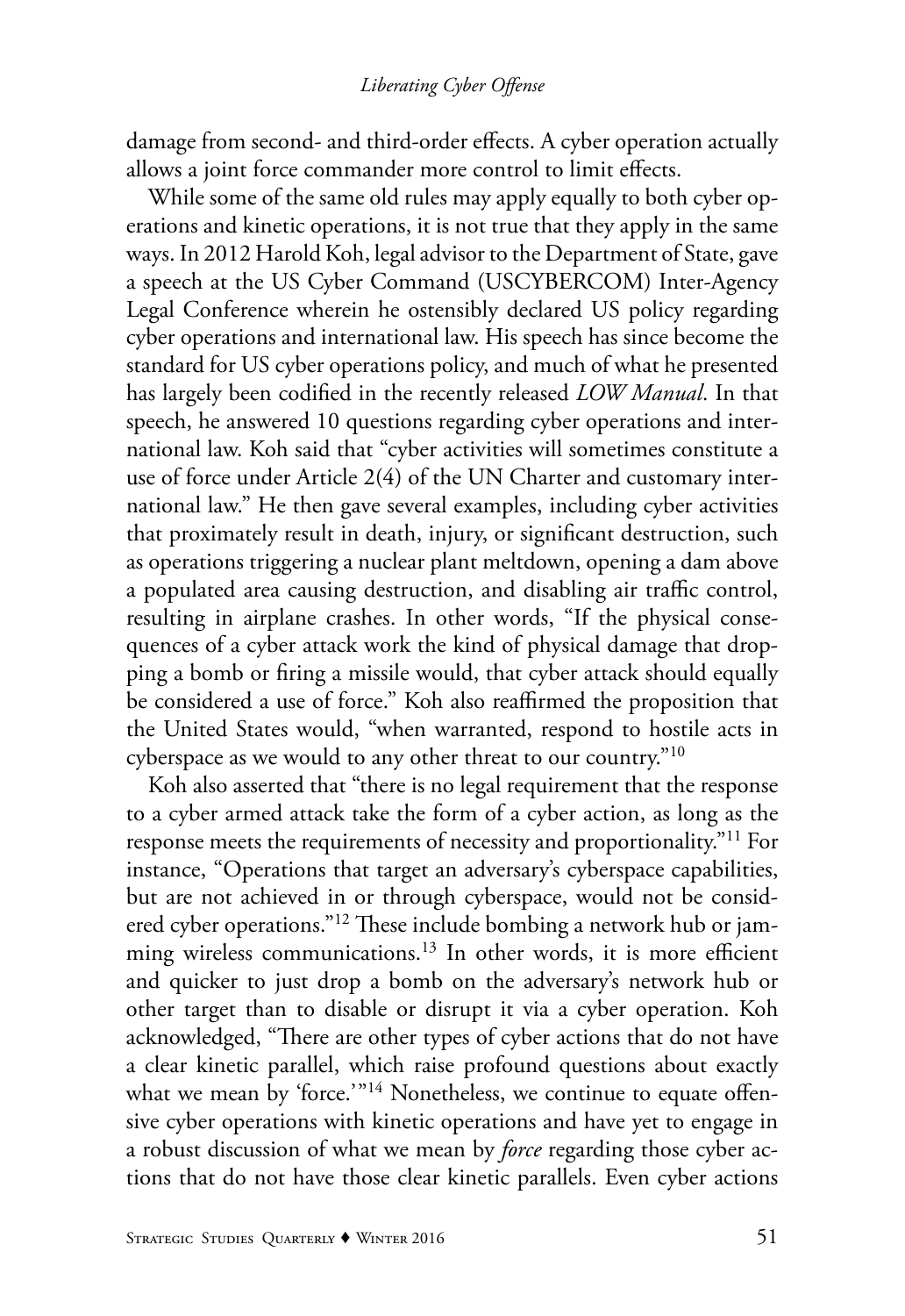that do have clear kinetic parallels still have much greater restrictions than kinetic actions. It is also somewhat ironic that a kinetic operation and a cyber operation may result in the exact same overall effect—lack of power, for instance—but the kinetic strike, which causes clear damage, destruction, and probably even death (not just to the enemy but collateral as well), has fewer restrictions than the cyber operation. The result of these added restrictions is that we are essentially forcing a lawof-armed-conflict (LOAC) analysis on cyber operations, falling well below the use-of-force/armed-attack threshold, when none is needed. This forces planners and operators to seek unnecessary authorizations and to consider unnecessary factors.

## **Ambiguous Definitions and Misunderstandings**

Ambiguous definitions that lead to a lack of understanding of cyber utility exacerbate the disconnect between offensive cyber operations and kinetic operations. Within the DOD we have a common set of definitions regarding cyber operations, which are found in Joint Publication (JP) 3-12, *Cyberspace Operations*. We do not necessarily understand what those definitions mean, because they are not well defined. Outside of the DOD there is another set of definitions, which are contained in Presidential Policy Directive 20 (PPD 20). Those definitions, too, are not well defined or easily understood. While the definitions are similar, they differ enough to cause confusion between the DOD and interagency elements. Nonetheless, the DOD must comply with the requirements in PPD 20, which creates problems when trying to define cyber operations using DOD terms and definitions.

Moreover, none of these definitions are helpful in determining what a cyber use of force or cyber armed attack is under the United Nations Charter and the LOW. To date, there is no international consensus defining either a cyber use of force or cyber armed attack. While some attempts have been made—for example, the Schmitt Analysis and the *Tallinn Manual*—they have not been accepted throughout the international community. The United States has provided several examples of what it would consider a cyber use of force or armed attack, but those examples equate cyber effects to kinetic effects. This adds to the mistrust of cyber operations from a misunderstanding of what they can and cannot do. There seems to be a generalized fear that if we use a cyber operation to take down a server, it is more serious than if we had bombed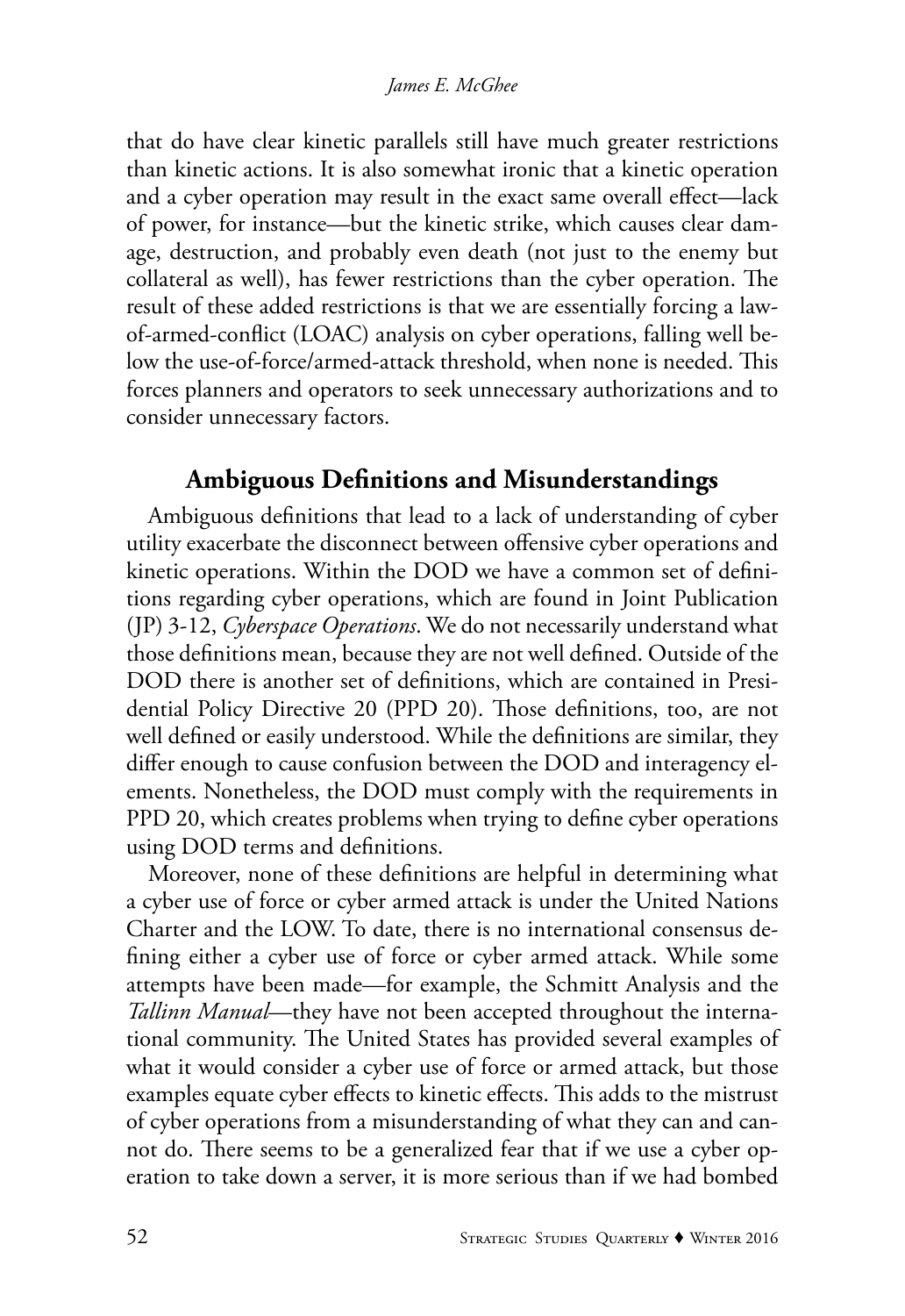the same server—that somehow the offended nation will be more upset. Both are a violation of state sovereignty, but a bomb is clearly open and hostile, while a cyber operation is stealthier. This lack of understanding and the very nature of cyber operations give one pause. Most nations would agree that if the physical consequences of a cyber attack produce the same kind of physical damage as dropping a bomb or firing a missile, that attack should be equally considered a use of force. However, we use terms such as "significant consequences" and "disrupt, deny, degrade, negate, impair, and destroy" to describe a cyber attack worthy of a response even without physical consequences.

We are not only concerned strictly about government systems, such as the DOD or the DHS, but also about critical infrastructure. *Critical infrastructure* is defined as "systems and assets, whether physical or virtual, so vital to the United States that the incapacity or destruction of such systems and assets would have a debilitating impact on national security, economic security, public health and safety, or any combination of these matters."15 Much of this critical infrastructure is privately owned, adding to the confusion about how to handle any such cyber threats. Some examples include common supervisory control and data acquisition (SCADA) systems, including manufacturing, power generation, and water treatment. Other examples of critical infrastructure include the financial industry. It does not include Target, Home Depot, or Sony. We know our adversaries have probed SCADA systems, but what, exactly, are significant consequences? What, exactly, does it mean to disrupt or negate these systems? Even if such systems are disrupted or negated, does that then equate to a cyber use of force/armed attack?

The cyber event that targeted Sony was clearly not a cyber attack. It was, at best, a cybercrime perpetrated by a nation. (Despite what Hollywood elites think to the contrary, Hollywood is not part of the critical infrastructure either.) Likewise, the cyber event that targeted the Office of Personnel Management (OPM) was not a cyber attack. OPM was simply a legitimate target of cyber espionage, which is not prohibited under international law. Did either event result in significant consequences or disruption, degradation, or impairment? One can arguably answer "yes" to both, but how about actual physical consequences such as loss of life, incapacity, or destruction? Then the answer is clearly "no." However, that merely begs some questions: When do the "significant consequences" have to manifest? How extensive must the disruption,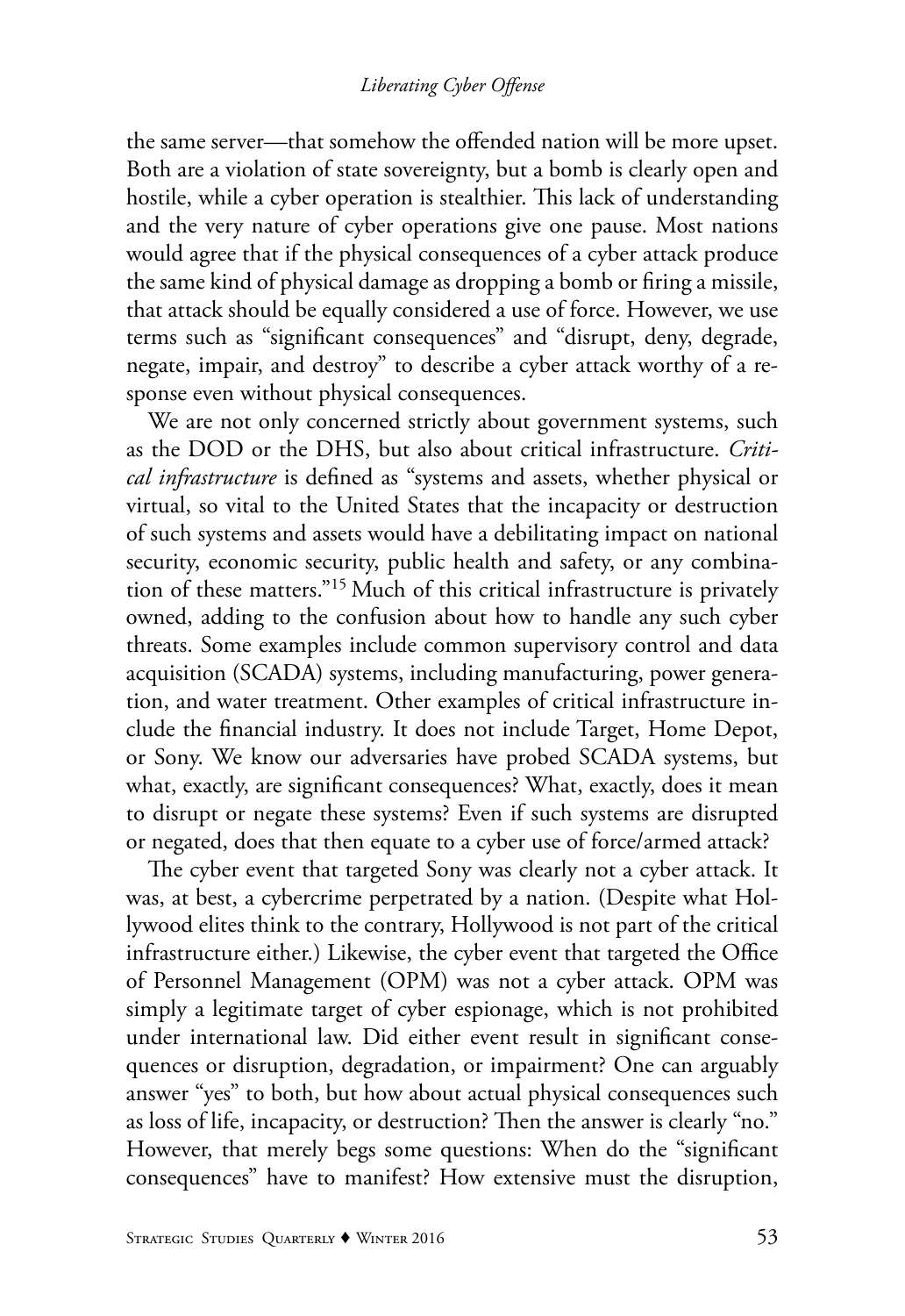degradation, or impairment be, and for how long? It is puzzling that the terms *disrupt*, *degrade*, *negate*, and *impair* are coupled with *destroy*. The first four terms imply some temporary and perhaps even reversible effects, while *destroy* leaves little doubt of permanent effects. Trying to determine exactly what a significant consequence is or whether something has been degraded or disrupted is nothing more than an exercise in futility absent physical damage, personal injury, or death, which typically will not arise as a result of a cyber operation. As an example of how complicated and confusing this made-up lexicon can be, *degrade* is more granularly defined as "to deny access (a function of amount) to, or operation of, a target to a level represented as a percentage of capacity." Likewise, *disrupt* is further defined as "to completely but temporarily deny (a function of time) access to, or operation of, a target for a period represented as a function of time."16 Thus, we define the terms using other terms in the overall definition.

Clear cultural and language barriers also affect cyber operations. When Col William Hartman, commander of the Army's first offensive cyber operations brigade, joined the 25th Infantry Division for an exercise, the commanding general told Hartman that his "cyber operators talked in unintelligible 'dolphin speak.'"17 Others acknowledge that "cyber is too important to leave to the cyber geeks. 'This is a commander's business, ultimately. He's the one responsible for integrating all these capabilities.'"18 However, to integrate fully requires more than merely participating in exercises. "Cyber experts must start educating commanders on the art of the possible so they can drive requirements. There aren't enough requirements out there, because people don't know what to ask for and they don't believe they'll ever get to use it."19 Without a coherent lexicon, common across the DOD, the intelligence community, and the legal profession, cyber language often means nothing to the commanders who make decisions. If they do not understand what cyber operations are or what they are capable of doing, they certainly will not ask for them—thus, the lack of requirements.

While some cyber operations may have the capacity to cause damage and destruction similar to kinetic strikes, the vast majority cannot reach that level. That is not what cyber operations are about. They are not designed to attack people but rather networks, network architecture, components, and equipment—generally resulting in an inability to communicate on time or correctly. Shutting down a power plant via a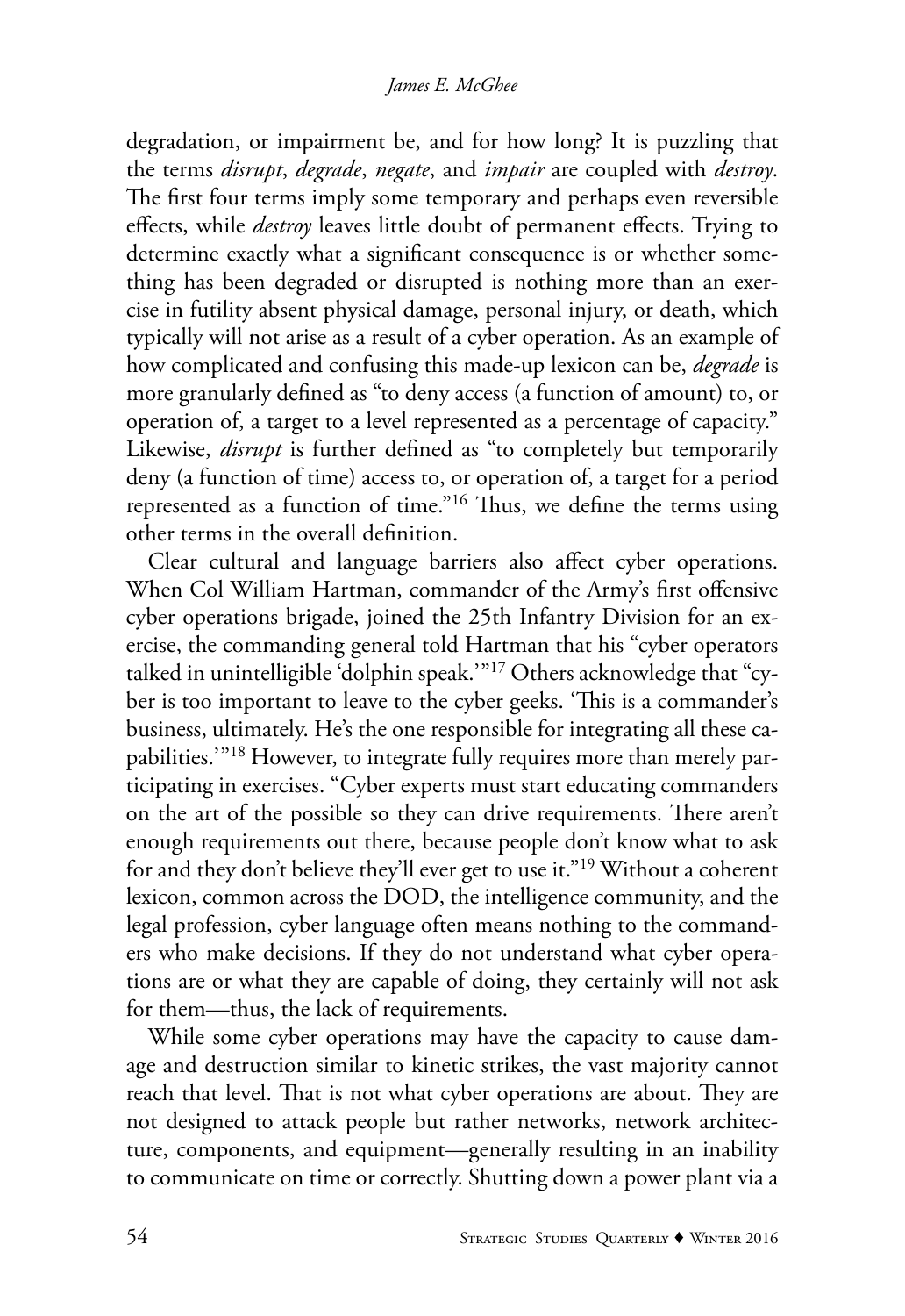cyber operation is clearly not the same as dropping a bomb on the power plant. One is clearly a use of force/armed attack, while the other may not be.20 Unfortunately, far too many people have a basic misunderstanding about cyber operations. One recent example of this appears in a *Nextgov* article, "Pentagon Contractors Developing Lethal Cyber Weapons," in which the writer, Aliya Sternstein, asserts, "Under a forthcoming nearly half-billion-dollar military contract, computer code capable of killing adversaries is expected to be developed and deployed if necessary."21 She continues, "Digital arms designed to kill are sanctioned under Pentagon Doctrine [referring to the DOD *LOW Manual*]. . . . The manual lays out three sample actions the Pentagon deems uses of force in cyberspace: 'trigger a nuclear plant meltdown; open a dam above a populated area, causing destruction; or disable air traffic control services, resulting in airplane crashes.'"22 Sternstein totally misses the point, making it appear as if the United States is currently designing cyber capabilities that would have these intended effects. However, those who know and understand cyber operations and the LOW recognize the three examples as clear violations of the LOW—namely, specifically attacking civilian populations. Instead, what the *LOW Manual* suggests is that if any of those actions happened inside the United States, the government would clearly consider them a use of force/armed attack against the United States under the UN Charter and respond accordingly. There is a distinct difference in contracting for offensive cyber capabilities that we can use against an adversary (that is, their networks, command and control, communications, and so forth) and contracting for offensive cyber capabilities that can actually directly kill our adversaries. While second- and third-order effects of cyber operations may harm people, it is hard to fathom a realistic scenario wherein a cyber operation directly kills anyone.

The misunderstandings regarding cyber operations permeate the highest levels of US decision making, not only military commanders but also top civilian political leaders. Robert Work, deputy secretary of defense, recently stated, in response to activity against ISIS [the Islamic State in Iraq and Syria], "We are dropping cyber bombs. We have never done that before."23 However, as a recent *Defense One* article states,

Cyber options are adjunct powers, utilized in conjunction with other more traditional forms of coercion. Analogizing cyber operations as a kinetic weapon renders us cognitive misers, cheating our way through a difficult test. It is better to see cyber operations for what they are: changing lines in spreadsheets, intercepting email, jamming communication, and deception. We ought to be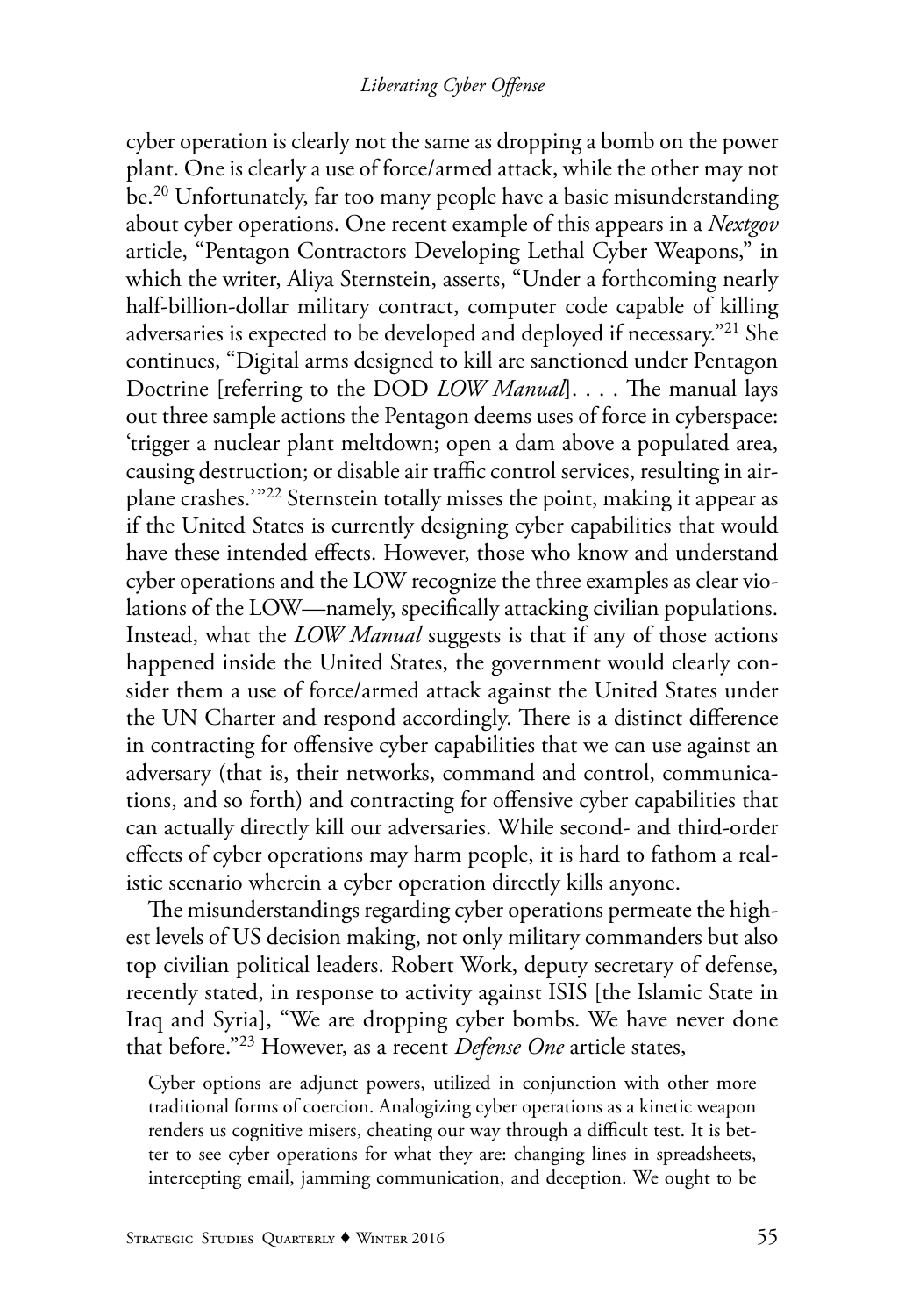#### *James E. McGhee*

careful when talking about cyber bombs because if we really think we are dropping cyber bombs, then these "bombs" are all landing with a resounding thud.<sup>24</sup>

Others, however, appear more sensitive about the topic. In a recent interview in Colorado Springs in which she was asked about Work's "cyber bombs" comment, National Security Advisor Susan Rice said, "It should not be taken out of proportion; it is not the only tool."25 Some of Work's colleagues admitted to wincing when he said it, because lawyers for the government have worked diligently to narrowly limit cyber attacks to highly precise operations with as little collateral damage as possible.<sup>26</sup>

### **Who's in Charge?**

A recent Government Accountability Office (GAO) report states that the Pentagon does "not clearly define its roles and responsibilities for cyber incidents."27 There is confusion regarding who would be the supported command and have primary responsibility for supporting civil authorities. US Northern Command's (USNORTHCOM) defense support of civil authorities (DSCA) response concept plan states that USNORTHCOM would be the supporting command for a DSCA mission that may include cyber-domain incidents and activities. Other guidance directs that US Cyber Command (USCYBERCOM) would be responsible. Another problem is that key DSCA guidance documents do not identify the role of the dual-status commander, the commander who has authority over federal military and National Guard forces.<sup>28</sup> Some believe the DHS would have the lead, along with the Federal Bureau of Investigation and other agencies. Then there is also the newly created National Mission Forces, which are charged with defending the nation against "cyber attacks of significant consequence."<sup>29</sup>

It seems clear that, regardless who actually gets the initial approval, USCYBERCOM should be the supported command, simply because it has the capacity and capabilities to handle such incidents whereas USNORTHCOM and the DHS may not. To be sure, it is generally assumed that USNORTHCOM or the DHS would likely call upon US-CYBERCOM for help. In recent comments, RADM Dwight Shepherd, director of cyberspace operations for USNORTHCOM and North American Aerospace Defense Command (NORAD), said, "From a cyber standpoint, we would have to coordinate with DHS because DHS or FEMA [Federal Emergency Management Agency] may be the leading federal agencies and we'd have to coordinate obviously with the states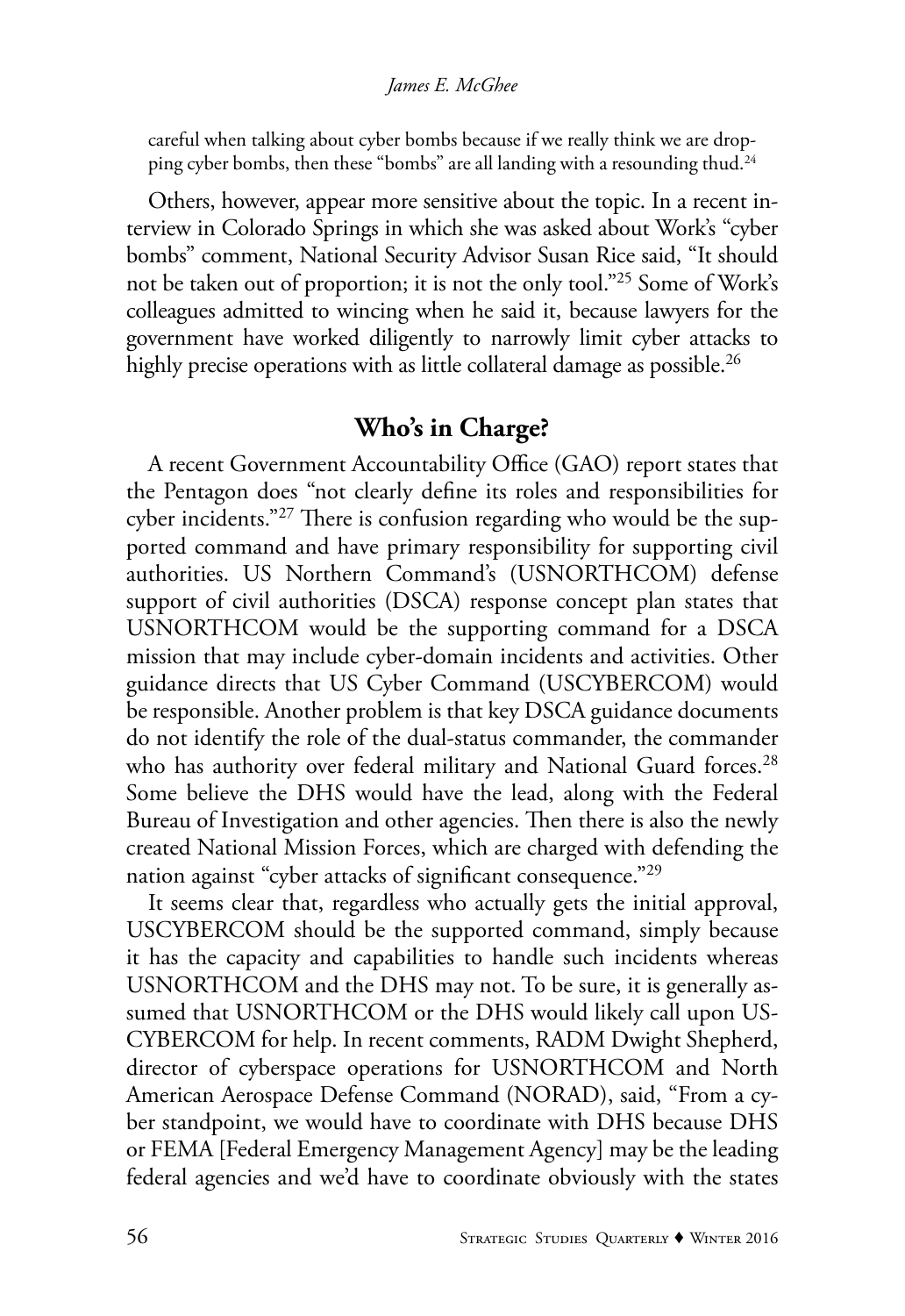that are affected."30 But Shepherd conceded that USNORTHCOM is not best suited for the cyber component in national incidents. "I can tell you from a NORAD/NORTHCOM perspective we're really good at hurricanes [and] tornados but we're not capable, truthfully, to tackle a cyber event. So we, in my mind, would be supporting of CYBERCOM or JFHQ-DoDIN [joint forces headquarters-Department of Defense information network] along with coordinating with DHS or FEMA or the states." He said, "The real cyber expertise comes from CYBERCOM and the JFHQ-DoDIN."31

### **Liberating Cyber Offense**

Offensive cyber operations seem to scare people who are unfamiliar with their conduct (and even some who are familiar with them). A general fear is that some super cyber weapon will be released and "escape" into the wild, taking down the entire Internet or inadvertently taking down the financial sector or SCADA systems. However, if one looks at Stuxnet as a real-world example of a cyber operation, it is clear that it is possible to specifically design a cyber capability with the LOW in mind. While it did spread throughout the world, it only affected what it was specifically designed to affect—Iranian nuclear components—thus complying with the principles of distinction and proportionality. Another general fear is that using offensive cyber operations will eventually lead to a cyber arms race and possibly a tit-for-tat escalation leading to all-out war. While this is a legitimate concern, it is overblown. An offensive cyber operation is usually a one-off, meaning that once used it probably cannot be used again, because the adversary has seen it, is aware of it, and quite likely knows how to mitigate the vulnerability or the effects. This is also known as *fragility*, that is, "the possibility that once used an adversary may be able to devise defenses that will render a cyber tool ineffective in the future."32 As a result, escalation is limited because it takes so much time to not only develop such high-level cyber capabilities but also to conduct appropriate OPE to employ them. The idea that any cyber capability may be a one-off also leads commanders to hold onto them until absolutely needed, often ultimately rendering them useless through passage of time. Nonetheless, while the DOD struggles to get its cyber game in order, others are already doing so. Gen Keith Alexander, US Army, retired, discussing cyber operations at a recent Association of the United States Army conference, stated, "It's like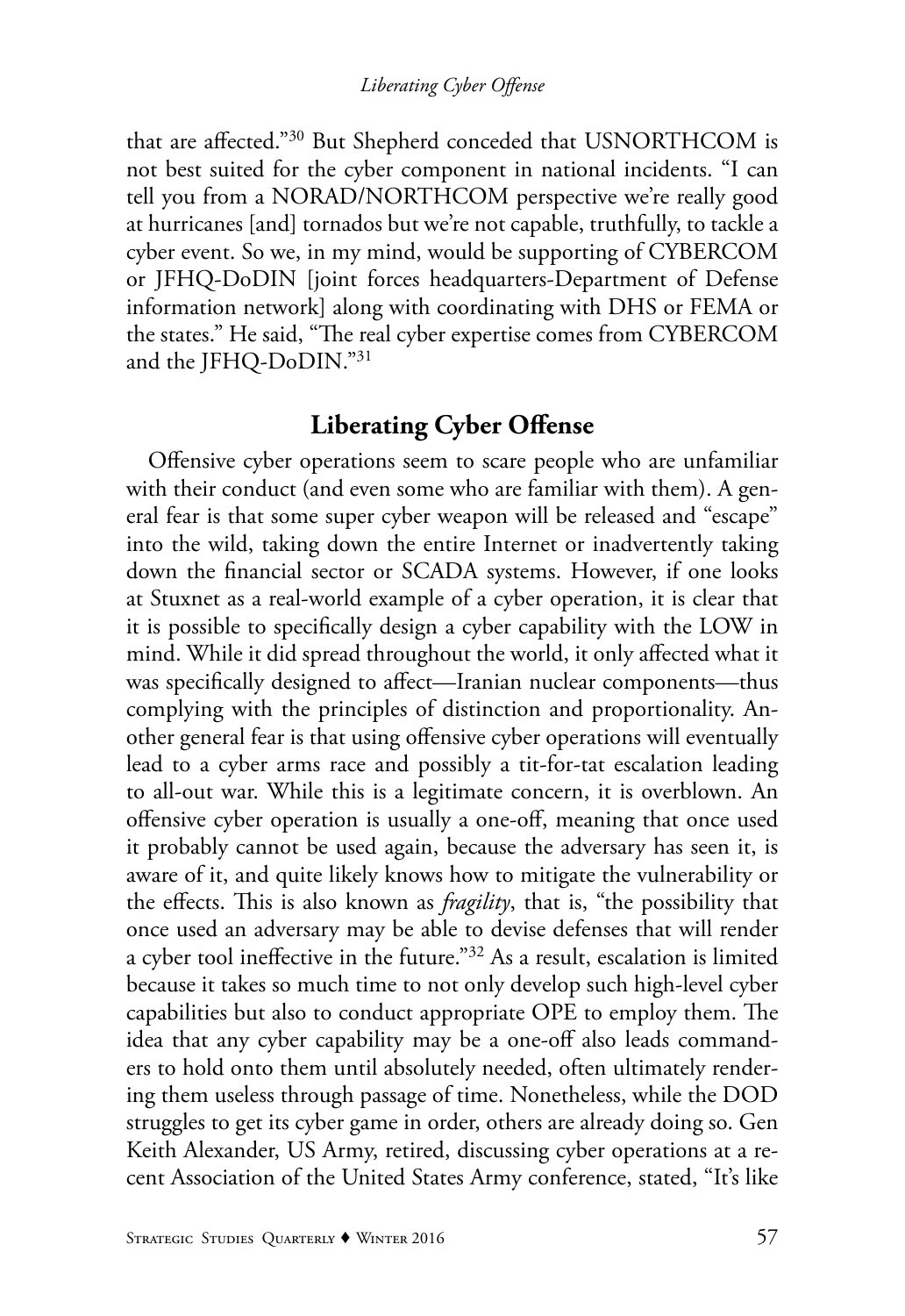the recon/counter-recon fight. It's not the only fight: it's the first fight. If we win that, we'll still be in the second fight. What we can't afford to do is have our nation crippled in the cyber fight so it's fighting blind in the clashes that follow. In fact, China's already put out a strategy like that."33 China, however, is not the only country to worry about. Maj Gen Stephen Fogarty, head of the Army's newly created Cyber Center at Fort Gordon, Georgia, believes Russia is also better at the cyber game. In an interview, he stated, "Russian activities in Ukraine . . . really are a case study in the potential for [what Army doctrine calls] CEMA, cyber-electromagnetic activities. It's not just cyber, it's not just electronic warfare, it's not just intelligence, but it's really effective integration of all these capabilities with kinetic measures [that is, bullets and bombs, drones and tanks] to actually create the effect that their commanders want to achieve."34 The interviewer concludes, "That Russian-style integration of cyber/electronic warfare, drones, and old-fashioned high explosive is frankly impressive. It's also something US troops don't want to be on the receiving end of, ever. The only way to ensure we aren't is to get better at integrating cyber into traditional operations ourselves."35

Integrating offensive cyber operations into traditional operations requires commanders understanding what cyber can provide. It requires commanders comprehending the timing and tempo of cyber operations, particularly OPE. Other nations, such as Russia, China, and Iran, clearly do not restrict their cyber operators as does the United States. In fact, they partner with nongovernment hackers to broaden their reach and also to be able to assert plausible deniability and mask their identity. Adm Michael Rogers, former commander of USCYBERCOM and former director of the National Security Agency (NSA), warned that "nation states with advanced cyber warfare capabilities are taking steps to mask their cyber attacks by cooperating with nongovernmental hackers."<sup>36</sup> James Lewis, a cyber expert at the Center for Strategic and International Studies, agrees that "the Russians are so good we don't usually see them. The FSB [Russian Federal Security Service] hackers do classic political espionage, and it's a tribute to their success that they got into State, DOD and White House networks last year. The frightening thing about those incidents is that it may have been practice events for new teams. They really are [our] peers in cyberspace."37 Russian capabilities may equal ours, and they are obviously using them. Their operators are enabled, while the United States lags behind, always on the defense,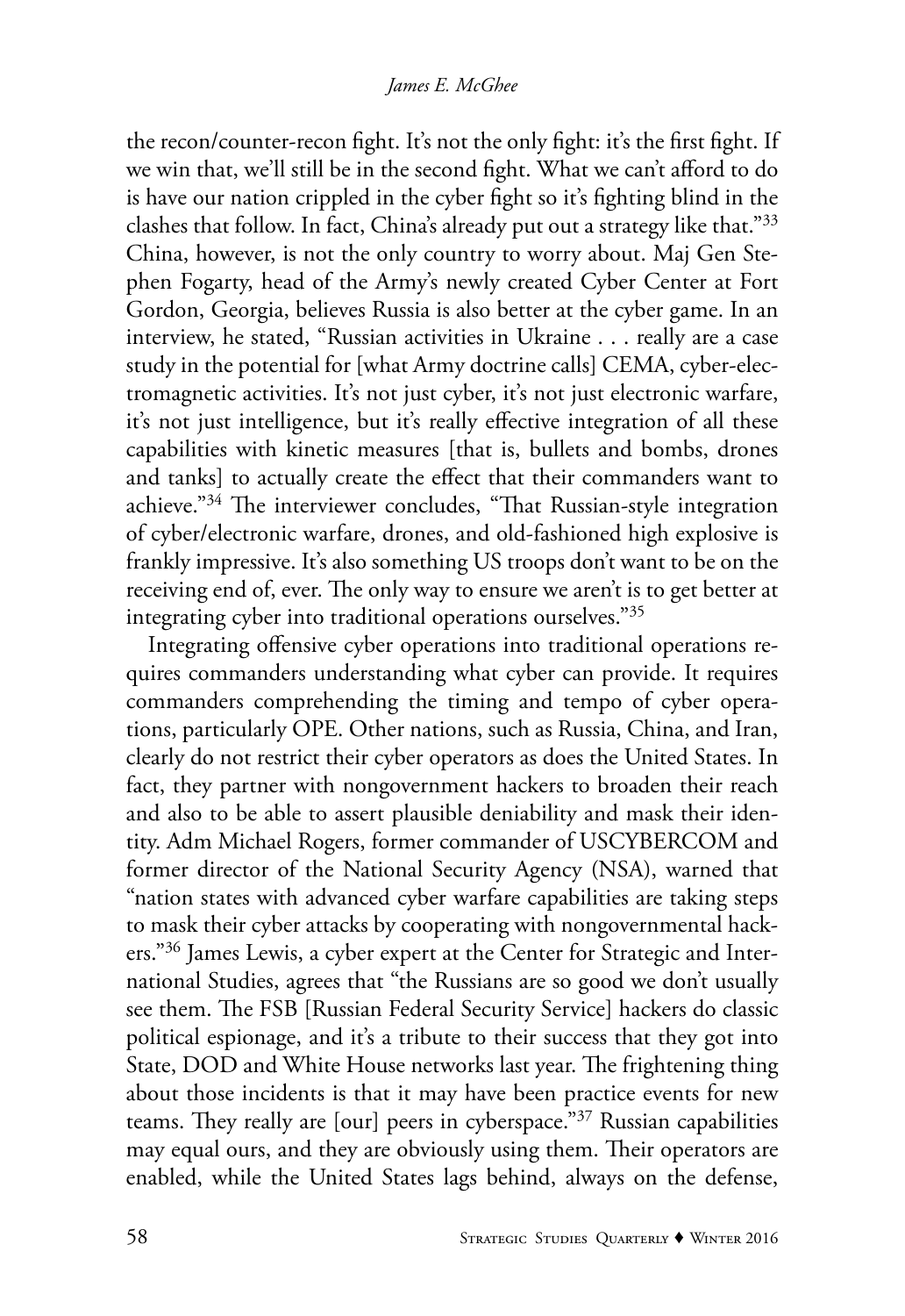reacting instead of being proactive. The DOD is currently building a cyber force of 6,200, while Russia and China have tens of thousands doing the same kind of work. While the DOD struggles to find and retain cyber operators, other nations seem resilient.

Highlighting the complex and confusing nature of cyber operations, Admiral Rogers said, "It literally probably took us two years to generate an internal consensus as to who was going to do what. . . . We've moved beyond a discussion of who ought to do what to OK, now we have clearly identified who has what responsibilities. Now let's roll up our sleeves and focus on how we're going to make this work."38 We can make this work only if we remove the barriers that make offensive cyber operations too difficult.

First, the United States needs to reduce the approval authorities for offensive cyber operations to those commanders who are employing them, just as we do for kinetic operations. Offensive cyber operations are tools, just like kinetic options, that a commander may choose to use. To make this easier, perhaps the president or secretary of defense should preapprove a list of certain cyber capabilities to be used at the discretion of lower-level commanders and also expand the countries and areas in which they may be used. Those that fall outside of preapproved actions would still require approval, but we can speed up the request process. The United States should reconsider streamlining the RAPCO process to reduce the number of individuals involved, especially when many lack a comprehensive understanding of cyberspace. This will greatly speed up cyber operations, making them much more useful to commanders when needed. Cyberspace operations cannot continue to be held hostage to a slow, cumbersome, interagency process within which any agency that does not understand cyberspace operations can stop an operation supporting a joint force commander.

Despite the good work the NSA does, it sometimes forgets it is a DOD support agency and, as a result, does not like to collaborate and share with others, especially those who may disrupt their intelligence gathering or even appear to do so. The intelligence gain/loss is a concern, but it should not stop or hinder cyber operations. To be sure,

Initial demands from the White House regarding cyber operations against ISIS, generated some resistance. The NSA has spent years penetrating foreign networks, placing thousands of implants in them. Those implants can also be used to manipulate data or to shut down a network. That frequently leads to a battle between the NSA civilians—who know that to make use of an implant is to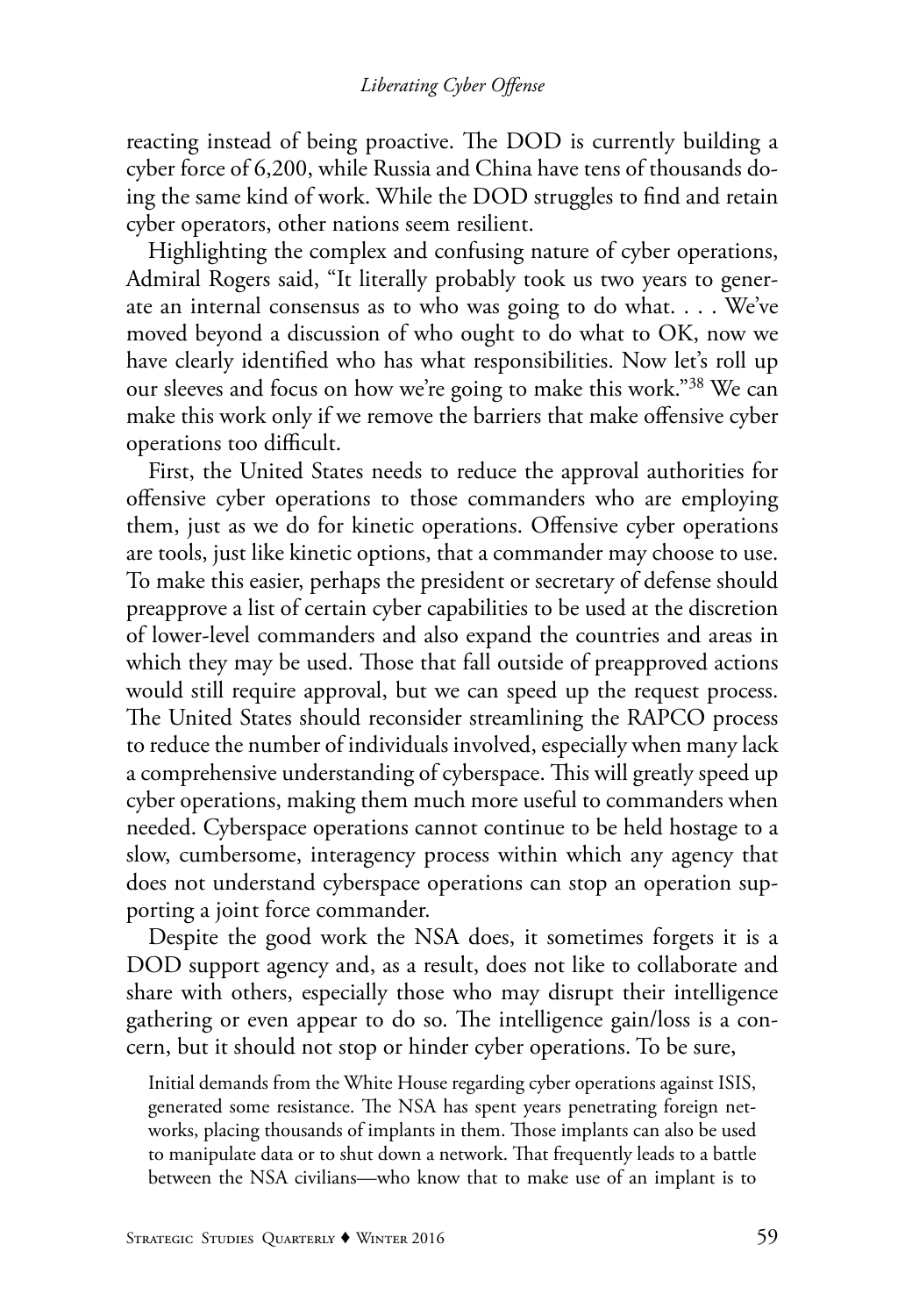#### *James E. McGhee*

blow its cover—and the military operators who want to strike back. NSA officials complained that once the implants were used to attack, the Islamic State militants would stop the use of a communication channel and perhaps start one that was harder to find, penetrate or de-encrypt.<sup>39</sup>

The nation must allow better sharing of data between agencies regarding access and mapping data of adversary networks. This would drastically reduce the time it takes to conduct OPE. We also need to educate combatant commanders and their planners about cyber operations so they understand the timeframes of cyber. It is relatively quick and easy for a joint force commander or other commanders to call for a kinetic strike, but not so for cyber. Without OPE, which takes some amount of time, cyber operations will not achieve the intended effects. Cyber operations cannot be on-call, on-demand, or on stand-by without appropriate OPE times taken into account. Cyber operations must be baked into the overall operation and planning with a clear understanding of the preparatory times required. If done correctly, offensive cyber operations can operate faster than kinetic operations either as stand-alone or preparatory to kinetic follow-on operations.

The DOD needs to pinpoint clear differences between cyber operations and kinetic operations where clear differences exist. This will avoid the clumsy and confusing misunderstanding that results with conflating them. We cannot simply treat them the same since the effects of each are different and affect different targets. The same rules can apply, but we cannot continue to apply them the same way for both cyber and kinetic operations. Most, if not all, of what the United States does in cyber falls well below the use of force/armed attack threshold, while kinetic operations are all but certain to be use of force/armed attack. Nonetheless, we continue to talk in terms of use of force and armed attack when dealing with cyber operations. It will be the rare cyber operation that actually crosses this threshold. Instead of worrying about when a cyber operation will cross that line, we should instead focus on the vast majority that do not and find ways to discuss and use them accordingly without having to engage in a LOAC analysis.

We need to delineate between true offensive cyber operations, OPE, and cyber surveillance and reconnaissance (SR) and those cyber capabilities that fall below the use of force/armed attack. Even those cyber operations that qualify as truly offensive cyber may not meet the international law definition of use of force/armed attack. We need a vigorous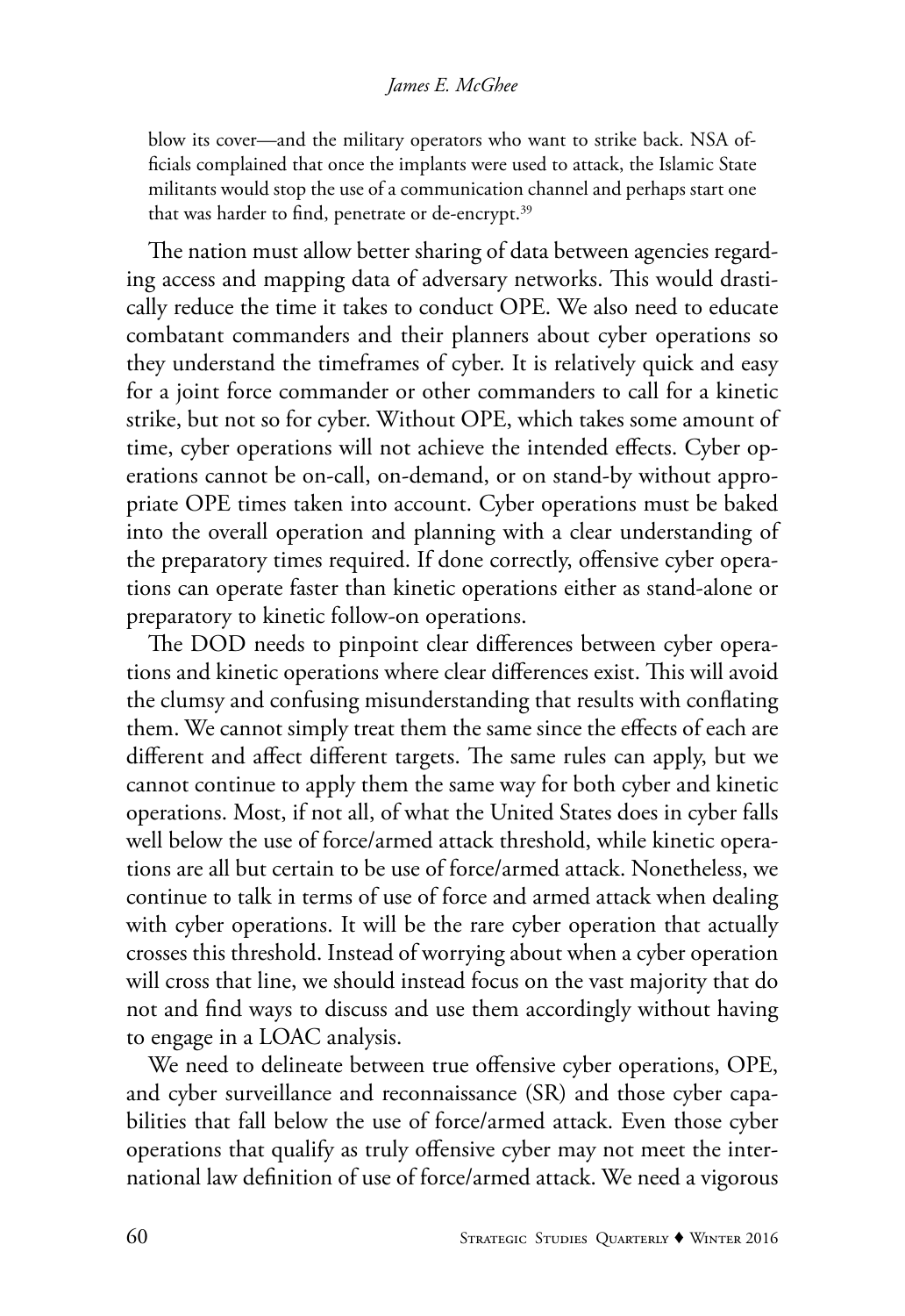#### *Liberating Cyber Offense*

dialogue regarding OPE and the authorities and approvals for conducting OPE and, more recently, cyber SR. These are not true offensive cyber operations. They are access tools and mapping tools. The DOD must have a robust discussion regarding countermeasures taken in response to cyber incidents. Countermeasures are generally considered "part of the subject of reprisals not associated with armed conflict."40 In other words, they are used against actions that fall below use of force/armed attack and are themselves below that threshold—namely, exactly what most of our adversaries are engaged in.

We must consolidate working cyber operations definitions that come from the cyber operators, cyber commanders, and their cyber lawyers, those who truly know and understand cyber operations. There are profound differences among cybercrime, cyber espionage, and cyber attack. Likewise, there are profound differences between cyber tools, cyber capabilities, and cyber weapons. It is imperative that organizations understand these differences before having a serious discussion. The type or kind of cyber intrusion dictates who responds and how. Calling everything a cyber attack does a disservice to everyone. Having a standard set of commonsense and coherent definitions allows us to more easily explain to those who are not familiar with cyber operations exactly what cyber operations can accomplish.

Finally, we need to issue or update guidance that clarifies DOD roles and responsibilities to support civil authorities in a domestic cyber incident, in accordance with the recommendations of the GAO. It is imperative in an emergency situation that we have clear guidance on who is in control and that we work through the issues in an exercise environment prior to real-world events forcing us to fumble through.

If we fail to take these actions, alternative avenues will be pursued and leave offensive cyber operations behind. In fact, this is already happening as frustrated commanders rely on relatively simple and quick kinetic solutions. Agencies are also using different authorities to accomplish the same results without having to battle the same restrictions. If faced with a choice—destroy it now via a kinetic strike or wait some days, weeks, or perhaps even months for a cyber operation to potentially achieve the same effects—it seems clear which choice commanders will make. It does not have to be this way. If the proposals discussed above are implemented, offensive cyber operations can actually begin to move at the speed of light and benefit the commanders who most need them. WO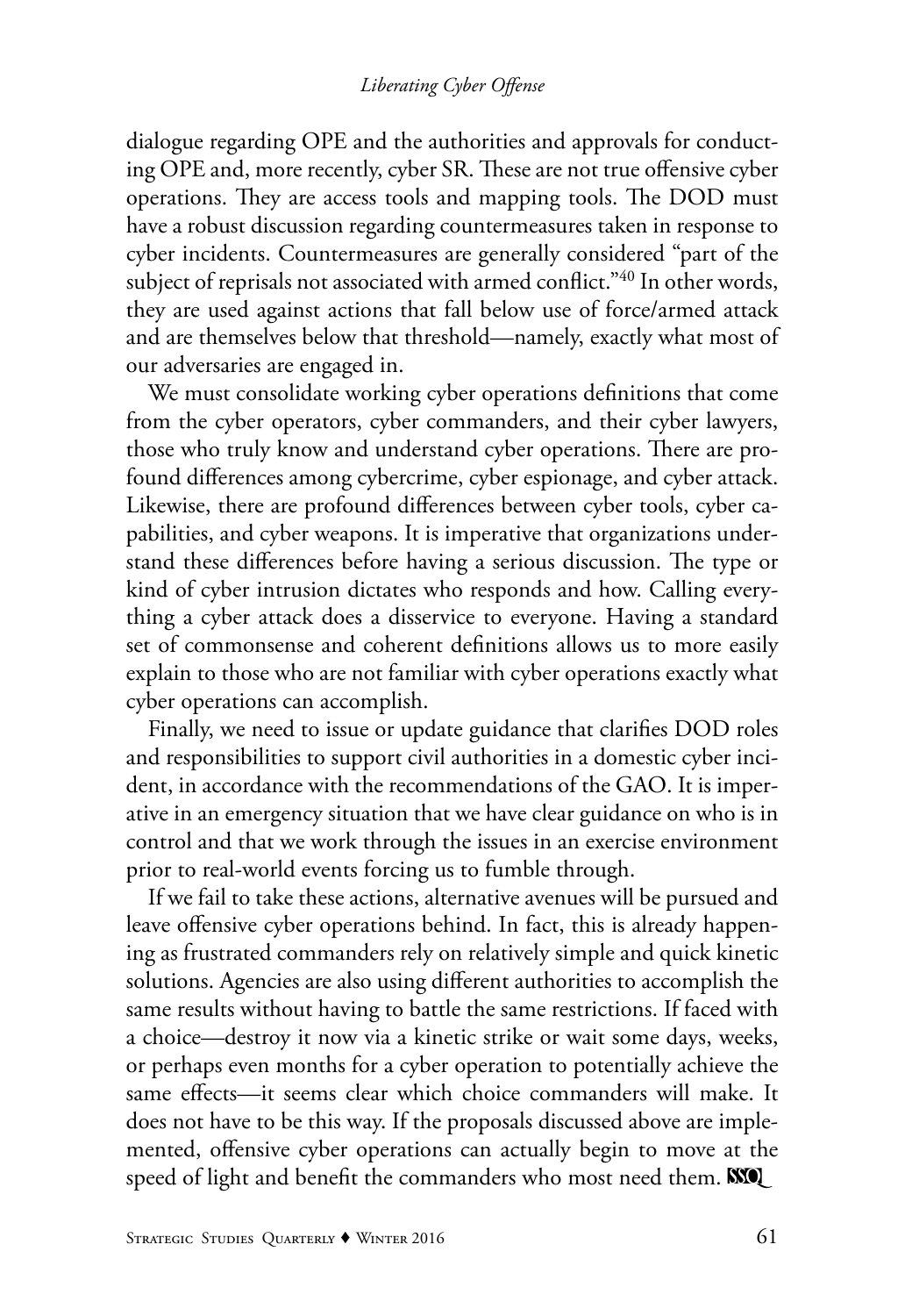#### **Notes**

1. Brian Fung, "How Many Cyberattacks Hit The United States Last Year," *Nextgov*, 8 March 2013, http://www.nextgov.com/cybersecurity/2013/03/how-many-cyberattacks-hit-uni ted-states-last-year/61775/.

2. Department of Defense Cybersecurity Culture and Compliance Initiative memorandum, 30 September 2015.

3. David Sanger, "US Cyberattacks Target ISIS in a New Line of Combat," *New York Times*, 24 April 2016, http://www.nytimes.com/2016/04/25/us/politics/us-directs-cyberweapons-at -isis-for-first-time.html.

4. Department of Defense, *DOD Cyber Strategy*, April 2015, http://www.defense.gov/Por tals/1/features/2015/0415\_cyber-strategy/Final\_2015\_DoD\_CYBER\_STRATEGY\_for\_web .pdf. The purpose of this document is to guide the development of the DOD's cyber forces and strengthen our cyber defense and cyber deterrence posture.

5. Chairman of the Joint Chiefs of Staff Manual (CJCSM) 3139.01, *Review and Approval Process*, 22 October 2013, 3–4.

6. Office of General Counsel, Department of Defense, *Department of Defense Law of War (LOW) Manual*, June 2015, 16.1.2.1, http://www.dod.mil/dodgc/images/law\_war\_manual15 .pdf.

7. Ibid., 16.5.1.1.

8. Mark Pomerleau, "Cyber Operations Come Out of the Shadows," *Cyber Defense* (web site), 5 May 2016, https://defensesystems.com/articles/2016/05/05/us-cyber-war-isis.aspx.

9. *LOW Manual*, 16.5.3.1.

10. Harold Hongju Koh, legal advisor, US Department of State (address, USCYBERCOM Inter-Agency Legal Conference, Fort Meade, MD, 18 September 2012).

11. Ibid.

12. *LOW Manual*, 16.1.2.2.

13. Ibid., 16.1.2.2.

14. Koh, USCYBERCOM Inter-Agency Legal Conference.

15. Title 42, United States Code, Section 5 195c(e).

16. Joint Publication 3-12, *Cyberspace Operations*, 5 February 2013, 11-6.

17. Sydney J. Freedberg Jr., "Army Fights Culture Gap between Cyber and Ops: 'Dolphin Speak,'" *Breaking Defense*, 10 November 2015, http://breakingdefense.com/2015/11/army-fights -culture-gap-between-cyber-ops-dolphin-speak/.

18. Ibid.

19. Ibid.

20. For the purposes of this paper, I have combined use of force and armed attack, because the United States does not acknowledge a distinction between the two.

21. Aliya Sternstein, "Pentagon Contractors Developing Lethal Cyber Weapons," *Nextgov*, 4 November 2015, http://www.nextgov.com/cybersecurity/2015/11/lethal-virtual-weapons-real /123417/.

22. Ibid.

23. Sanger, "US Cyberattacks Target ISIS."

24. Brandon Valeriano, Heather Roff, and Sean Lawson, "Stop Saying We're Dropping 'Cyber Bombs' on ISIS," *Defense One*, 24 May 2016, http://www.defenseone.com /ideas/2016/05/stop-saying-were-dropping-cyber-bombs-isis/128581/?oref=d-river.

25. Ibid.

26. Ibid.